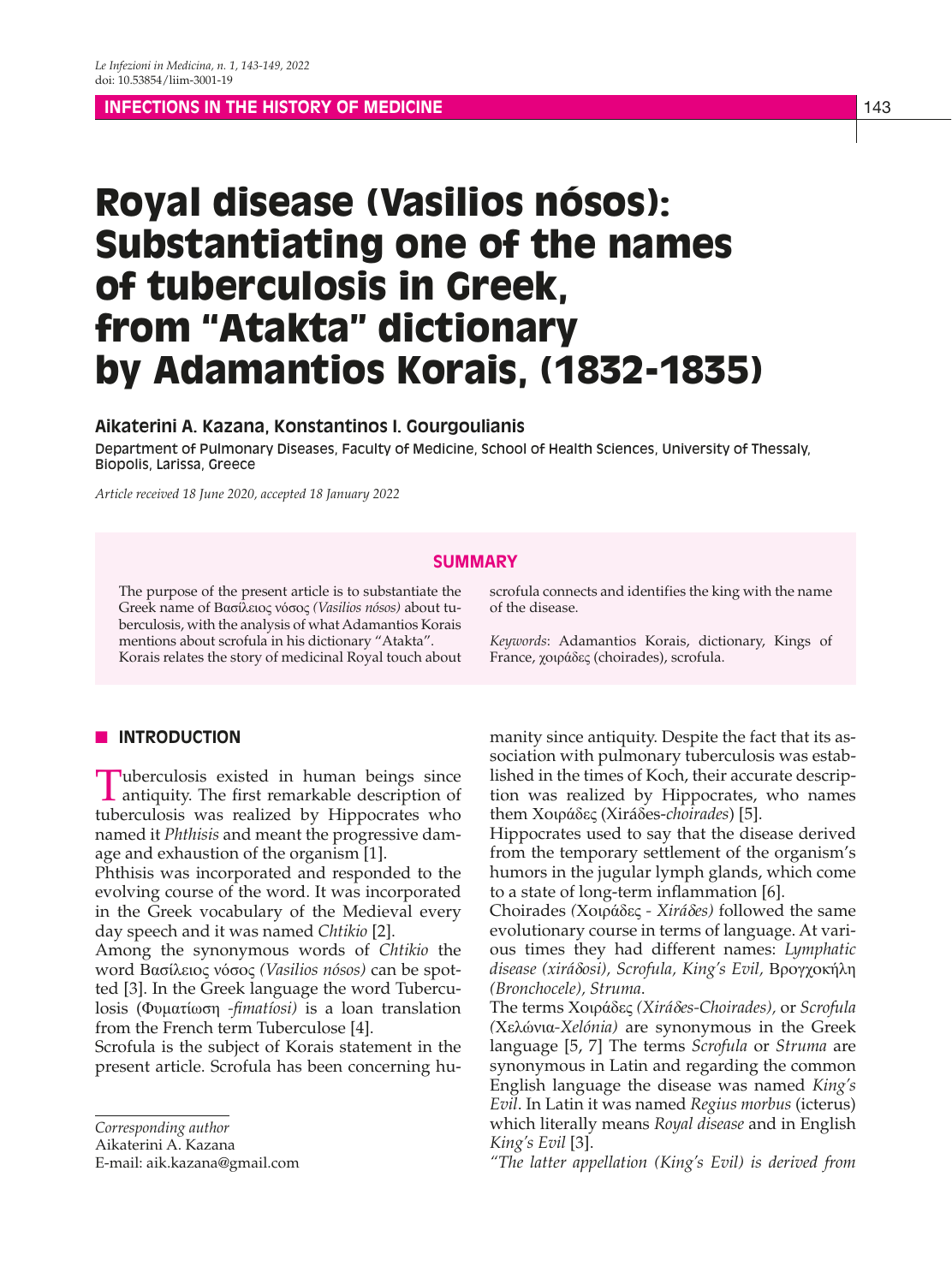*the circumstance of Edward the Confessor, touching persons afflicted with it; and it is said they were miraculously cured thereby. This practice was continued down to the reign of Charles the Second, who touched 92,000 persons afflicted with the disease; and it appears that Queen Anne was the last Sovereign who practiced such a ridiculous and superstitious imposition"* [8].

Scrofula, the current tuberculous lymphadenitis, has connected its history with the social belief regarding the therapeutic power attributed to the touch of English and French Kings.

The institutionalization of the royal touch as a "cure" for Scrofula, which was dominant in England and France for approximately 8 centuries and the *"mental range of Korais"*, determined the objective of the present article [5, 9].

The objective of the present article is to substantiate the Greek vernacular name Βασίλειος Νόσος *(Vasilios nósos)* which was attributed to tuberculosis, based on the statement of Adamantios Korais regarding scrofula*,* in his dictionary "Atakta" [5, 7, 10].

### *Biography of Adamantios Korais*

The recounting of Korais' life is based on the authenticity of the source, having been anthologized by Korais himself, a few years before his death.

Adamantios Korais was born in Smyrna in 1748. He received his first education in the educational institute of Ierótheos Dendrinos, later named *Evangelical School of Smyrna*. He studied Medicine in the University of *Montpellier* where he graduated as excellently qualified submitting his diploma thesis in 1876 bearing the title *Pyretologiae Synopsis* and in 1787 his doctoral thesis *Medicus Hippocraticus*.

Coinciding with his studies, he published in 1787 Selle's "*Clinical Medicine*" which he translated from German into French.

From 1799 he began to publish translated works by ancient writers "*Characters of Theophrastus*" (1799), Hippocrates, "*About Air, Water and Places -I*" (1800), "*The Trumpets of War*" *(*1802) the first edition of Beccaria's "*On crimes and punishments*" (1802), "*Memoirs of the present state of the Greek culture*" (1803), "The *Aithiopiká*" *of Heliodorus* (1804). In 1805 he delivers the translation of the "*Geography*" of Strabo to the emperor Napoleon. From 1805-1829 he publishes the "*Greek Library*" (*Ellinikí vivliothiki*-17 volumes), "*Parerga*" (Works on the side - 9 volumes), "*The Jokes of Hierocles*"*,* the first 4 rhapsodies from Homer's "*Iliad*" and the first 2 volumes of "*Atakta*" (In a Disorderly Manner) [11].

He died in Paris in 1883. His rich literary work was donated posthumously to the Library of Chios which bears his name.

# *Research data: the Atakta dictionary (disorderly dictionary)*

The *"Atakta"* dictionary consists of seven volumes. Korai's writing was based on the ancient saying *"The Principle of Education is the Visiting of Names",* and in accordance with this saying he compiled the *"Atakta".*

The source of the data used in this article was extracted from the *"Atakta"* dictionary of Adamantios Korais; the dictionary is a collection of linguistic material that testifies to what has been said or written in a language.

The focus on recording information of the disease from the dictionary of Korais is not paradoxical, nor untimely. On the contrary, it is imperative. Had not Korais himself studied Philology and Medicine and had he not symptoms of tuberculosis from the age of 13? [11].

For every word - entry he registers, Korais seeks its etymology, its meanings, its local use, its similarity in the French language.

We shall trust his scientific knowledge and indulge in the information of his pen in his interpretation of the entry Χοιράδες *(choirades)* from the 4th volume of the Dictionary and the interpretation of the *Kings of France* and *Scrofula* from the 5th volume of the dictionary [5, 7, 10].

Korais in the first volume of his dictionary started writing *"Atakta"* in his later years; *"In order to collect notes (...) that ... had been scattered in my library (...) I gathered in them meanings of words of the old and modern Greek language. Material from the common Dictionary, grammatical, ethical, political, historical, archaeological, perhaps even theological memoirs: all incomplete, all unsightly, all unattended, all in a disorderly manner Atakta (...).*

*And what inscription or what appropriate name should I give? I liked Philitas (...)* [12] *Philitas was from Kos: he flourished in the time of the Alexander, and he was teacher to Ptolemy II. In addition to "Atakta" he wrote "Elegies and Epigrams ", and some other works. If we believe the Historians, Philitas tried to find the solution to the famous sophistry of Psevdómenon (about lying) and in the aftermath of this search, he fell ill from Phthisis and died, as written on the inscription on his grave.*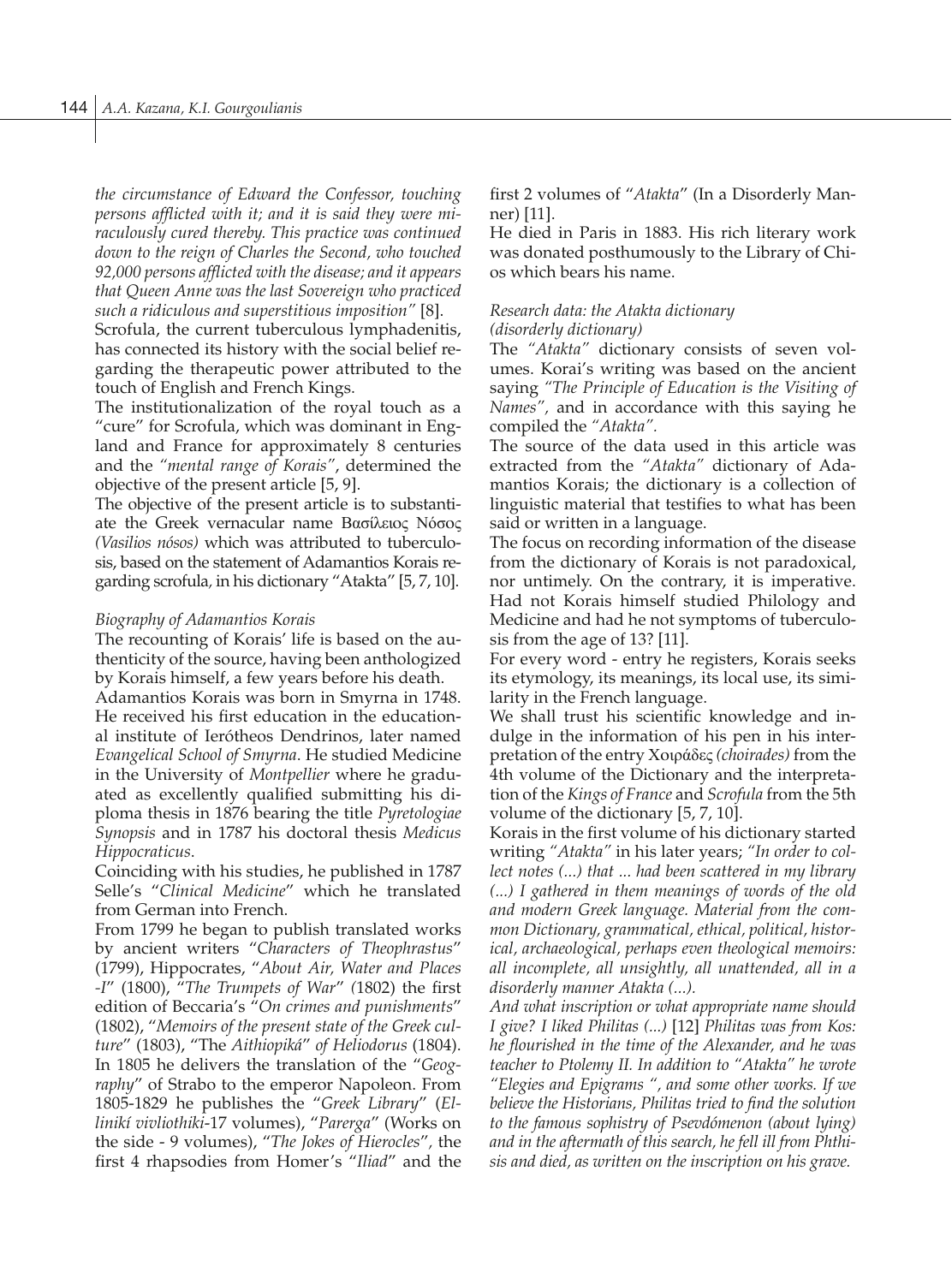*«*Ξείνε, Φιλητάς ειµί. Λόγwν ο ψευδόμενος με Ώλεσε, καì νυκτών φροντίδες εσπέριoι *»* [11]. ("*Stranger I am Philitas. For these reasons, the Liar*

*has killed me and the cares of the dark night"*).

*Phthisis which derived from the pursuit of solution to the sophism "Psevdómenon"! That was the naughtiest of the Philitas' Atakta (…)".*

The last volume of the dictionary was published in 1835, after the demise of the author. The curator of the publication, Fournarakis F., in the preface of the dictionary states that Korais, despite his advanced age, compiled the dictionary within 10 months, and gave it the self-defined title: *Atakta Volume V,* Ι*5 May 1832* [11].

# **NETHODS**

The main analytical method in this article is based on the bibliography that Korais quotes in the interpretation of the words of the *Kings of France*, *Scrofula* and Χοιράδες *(Xirá*δ*es-*choirades*)* [5, 7, 10]. As a source for extracting and analyzing research data, we used digital technology, to locate the rare books cited by Korais in the interpretation of the words of the *Kings of France, Scrofula and* Χοιράδες *(Xirá*δ*es-choirades),* and related them to the history of the royal touch as an element of documenting the treatment of Cervical Tuberculosis Lymphadenitis.

To document the data of the analysis, we followed the method of quotation referencing the quotation of real excerpts, so as to keep the validity of Korai's written speech.

Professor Babiniotis G. writes that *"Korais is a spiritual character with a significant range, far above most other spiritual personalities not only of Greece but also of the rest of Europe of his time. Whoever sparks the spirit of Korais, the breadth (...) the sagacity and his combined power, his formidable judgment (...) the broadness of mind (...) his knowledge and judgment (...) scientific restraint (...) whoever equates all these virtues and gifts (sometimes even derogatively) (...), he does nothing but underestimate and distort the features of a rare physiognomy"* [9].

# **n RESULTS**

*Korais' testimony about the Scrofula in the "Atakta" dictionary.*

*Documentation of the name Vasilios nósos (royal disease) from "Atakta" Dictionary by Adamantios Korais* In the 5th volume of the dictionary it is clear that Korais identifies the Kings with the name of the disease, because he refers to the interpretation in the entry of the *Kings of France* in the entry *Scrofula*  and from the entry *Scrofula* in the 5<sup>th</sup> volume in to the entry Χοιράδες (*Xirá*δ*es-choirades*) in the 4th volume [5, 7, 10].

## *Linguistically*

The lexical expression of the disease by Korais is a representation of information in the written text we studied.

By reading the text, we encounter the words *"Pá*θ*os" (Passion), "Nósos" (Disease), "Nósima" (Illness), "Ó*ŋ*gos of the choirades"(Mass of the choirades), "Vro*ŋ*xokíli" (Goiter), "Kíli of vró*ŋ*xos"(Loop hernia) ,* which Korais uses for his statement of the pathological condition that he records.

The words *"disease (nósos), illness (nósima), and passion (páθos)*" are general terms frequently used in medical terminology, while the more specific terms "Χοιράδες*"(Xirá*δ*es-choirades), scrofula, Mass of the Xirá*δ*es, Goiter, Loop hernia",* state specific types of damage in the human body.

The finding that the words *"*Χοιράδες *(choirades), Scrofula",* state specific types of damages done to the human body, is a useful start to the exploration of their significance. With literary precision, Korais registers their importance. Their name comes, according to Paulus Aegineta, *"either form choirades rocks (rocks that stand out from the sea) or swines, because swines have similarly hard cervices"* [13].

The information *"swines have hard cervices",* in the respective animal disease is important for someone to understand why the disease was named as such. Korais assumes that because of the hardness of their composition Χοιράδες *(choirades)*, were named Scrofula [14].

At the same time, the rendering of the vernacular Greek name «Σφαλάγγια*» ("Sfalángia"*) from Thessaly, provides the dimension which the disease is being perceived by the society, as a phenomenon (or event) that needs to be addressed or studied [7]. It is remarkable that Korais is adding on every entry registered at the dictionary, apart from the definition in Greek, its definition in French language *Ecrouelles (*Χοιράδες *- Choirades), Scrophules (*Χελώνια*-xelónia), Bronchocele (*Βρογχοκήλη*-Vro*ŋ*xokíli), Bernie du gosier (*Κήλη του βρόγχου *- Kíli of vró*ŋ*xos)* [5, 7].

Summarizing, based on the of the findings, we could attribute scrofula to its meaning with two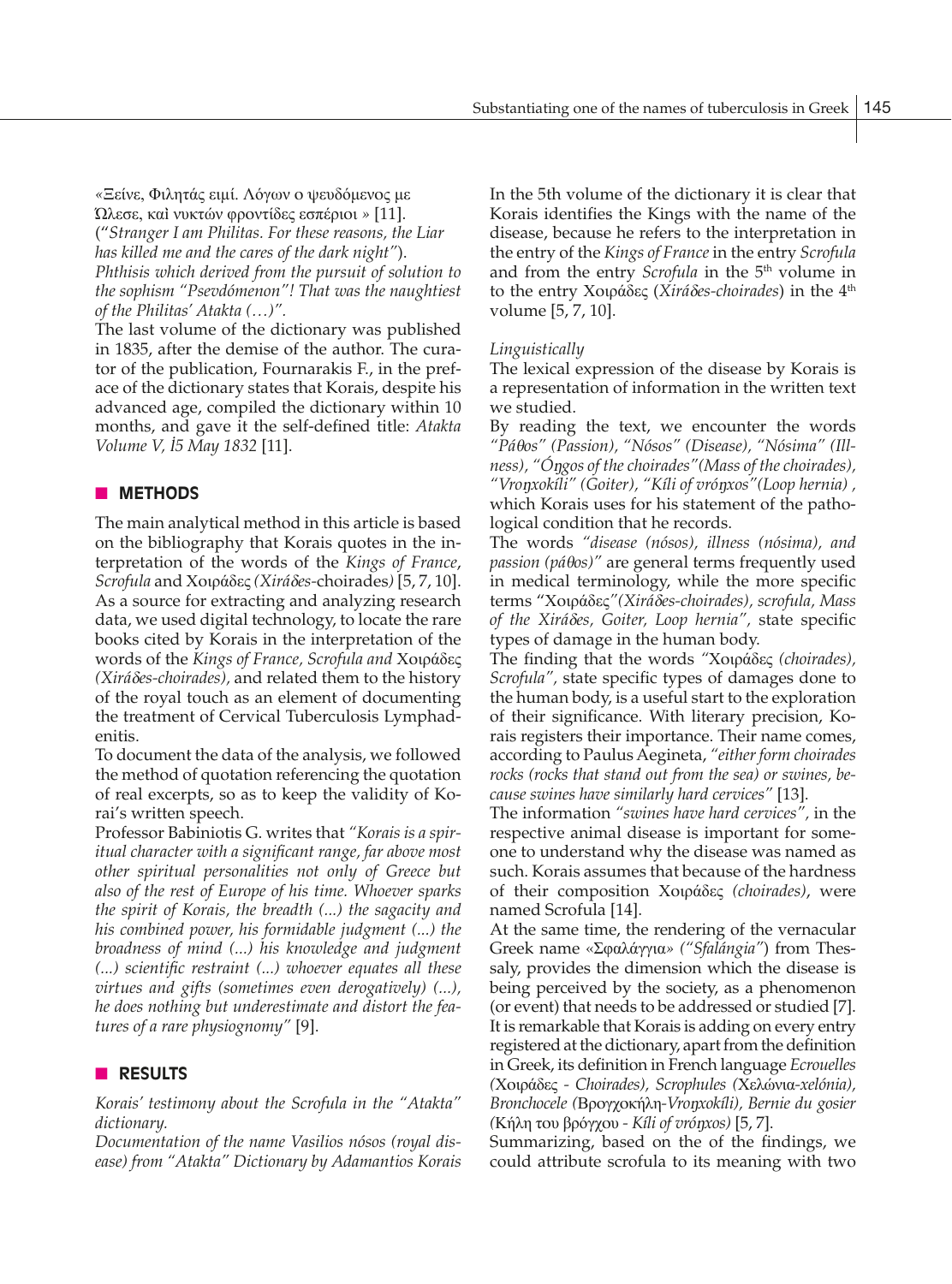different names, the medical terminology and the vernacular name.

### *Cause of the disease-Signs of the disease*

Reading the document, it is understood that Korais as a doctor, scholar, and translator of the Hippocrates's documents, mentions that the cause of the disease is known since the time of Hippocrates. At the same time, Korais as a doctor is using observation, as the main method of recording the disease. The expression *"the volume of the scrofula extends several times and goes down to the chest"*, in the analysis of the entry, he extends the observations of *Paulus Aegineta* who mentions as areas of findings the scrofula *"the neck, the armpits and the bubonic area"* [5, 13].

#### *Epidemiology of the disease*

Apart from the clinical observation in the cause of the disease, Korais is extending the area of knowledge for the disease recording its geographical epidemiology.

## *Epidemiology of the disease in Europe 11th - 18th Century*

The timing of the establishment and dominance of the royal touch *"the miracle started on the 11th century… Until the middle of the last century in Europe … Even the King of England had the touch"* captures the geographical allocation of the scrofula for the period between the  $11<sup>th</sup>$  -  $18<sup>th</sup>$  Century in two countries, France and England.

Information such as the frequency of the ceremony *"each king was practicing this treatment at different times within a year, but with grandeur during his coronation"* and the number of sick people attending it, was also increasing.

*"Then, they were coming not only from all over France, but from all over Europe, immense number of scrofula patients …"* indicating the community's exposure to the disease and provide information for the development of the disease in the aforementioned areas [5].

# *Epidemiology of the disease in Europe 19th Century*

The report regarding the form of the epidemic *"the disease is endemic"* identifies the infectious disease that often occurs in specific locations *"in the valleys of the Alps, the Pyrenees, in Savandia and other similar locations (…)".* At the same time, from the Thessalian vernacular name *«*Σφαλάγγια*-Sfalángia»* for

the disease, we receive epidemiological data in a certain area of Greece, Thessaly [5].

# *Epidemiology of the disease in the areas of Lombardy - Sauoye - Turkey 16th Century*

At this point, we could refer to the comparative epidemiological data of the disease between Europe and Turkey that Korais is offering from the reference: *"Unknown, the disease to the Turks, because they are eating raw garlic and onions, as Belon mentions"* [5*,* 15].

So, using the French doctor – traveler *Pierre Belon* as source of information, he adds Belon's recorded data for the disease in Turkey in the 16<sup>th</sup> Century. From his travels in Turkey during the 16th Century, Belon recorded: *"the disease exists in Lombardy and Sauoye and stems from the drinking of non-drinkable (inappropriate) water. In Turkey, the disease does not exist because, even though Turks are also drinking non-drinkable water, they are eating raw garlic and onions"* [15].

#### *Patients in France*

Korais being exponent of Hippocrates' rational medicine, comment in caustic way the patients: "the symptoms of the disease make the poor patients stupid, and indeed swines, known in French as *"Cretins".* The writer explains that those names come from the symptoms of the disease and socially the scrofula patients are considered in France *"god's chosen or saints"* [5].

#### *The story of the Royal touch - the ceremony*

While Korais is recording the Royal touch of scrofula, he focuses on the disease itself and rejects the superstition of touch in the treatment of the disease with the quotation: *"The stupidity of the humans has lots of forms and shapes".*

Stupid and less sociable belief in the healing power of the touch of Kings for Korais. *"One of those forms of stupidity in Europe was also the stupid belief, which was dominant until the middle of the last Century, that French Kings were receiving together with the crown also the divine gift to heal scrofula just with a touch. Each king was practicing this treatment at different times within a year, but with grandeur during his coronation. Then, they were coming not only from all over France, but from all over Europe, immense number of scrofula patients which the King was touching with his right hand and healing them, after he had heard the holy service and prayed in front of the holy table. The*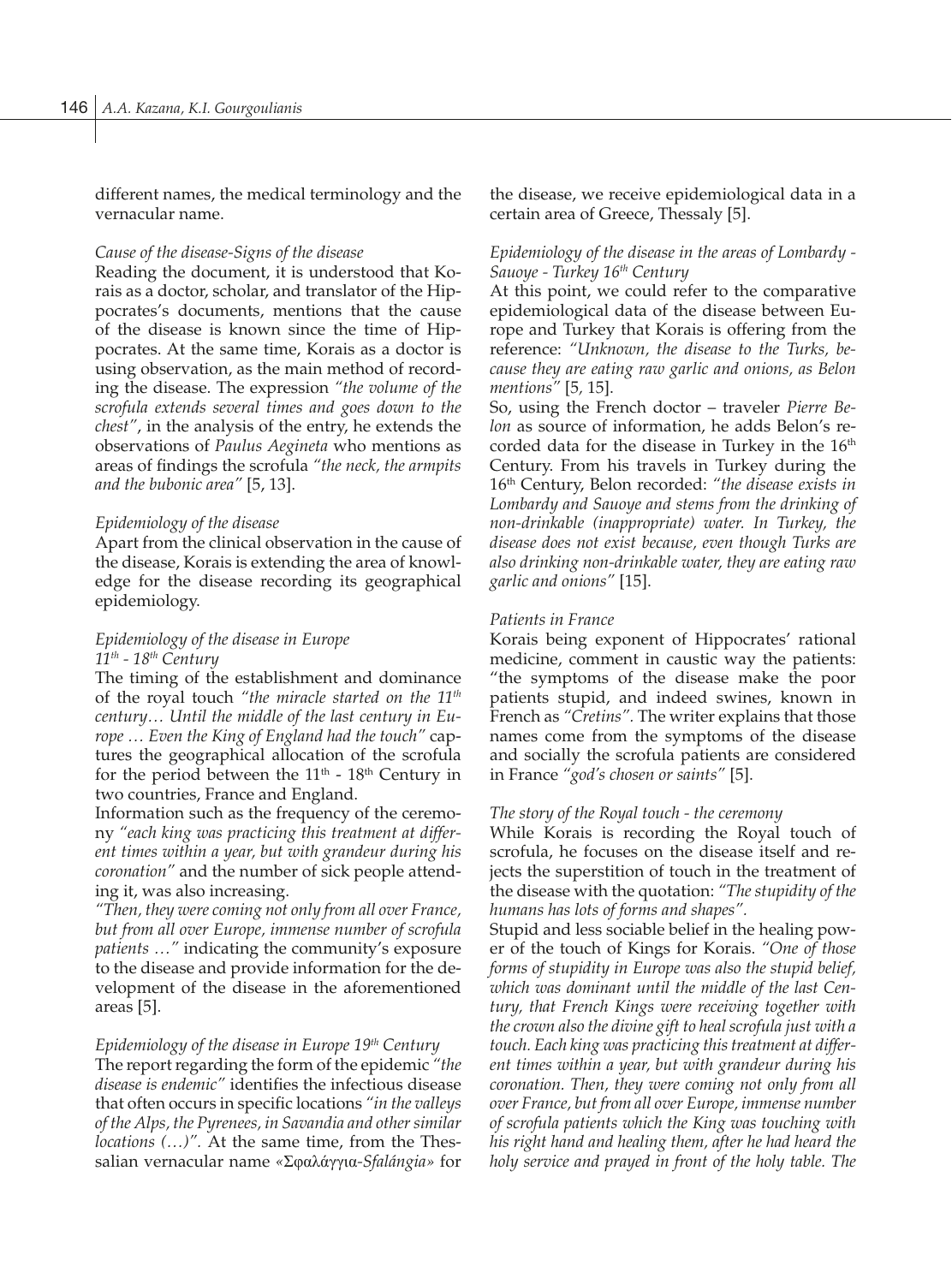*beginning of the miracle happened on the 11th Century. The King of England also had the same gift, starting a bit earlier, as historians have recorded"* [16].

Korais' focus in the treatment of the disease from Kings with the use of the word *"miracle"* symbolizes partially the social dimension of the disease and reflects the position of health in the prosperity of the human society.

#### *The story of the Royal touch in general*

It is obvious the intention of the writer in this paragraph to emphasize in the importance of ancient scripts in the narration of the healing royal touch from the books of *Plutarch* and *Tacitus* in the chapters *Pyrrhus* and *Vespasian* respectively [17, 18].

Historically, the gift of healing touch can be found on the example of the Epirus King Pyrrhus. According to Plutarch, King Pyrrhus *"was healing splenetics, (…) he was sacrificing white rooster to Apollo and to Asclepius (…) he was stepping on the spleen of the patient, who was laying on the ground with his right Royal foot (…) was receiving with great pleasure, as reward for the therapy, the slaughtered rooster, and that divine power remained only on the large toe of his right foot because even after the death of Pyrrhus, that remained unharmed after his body was cremated"* [17].

Continuing Korais refers to the absence of the miracle worker king to Greek and Romans, from the days of Pyrrhus to the period of the Roman Emperor Vespasian. The last one cured two patients, a blind man and a paralyzed one from Alexandria. His therapeutic method entailed the touching of the patient's eye with saliva and touching (stepping) on the paralyzed man with his feet. After fifty years, a second miracle - worker Roman King made his appearance, Hadrian, who cured two blind men.

*Transition of miraculous touching from King to Monks* We bring in our search the text, as it is recorded by the author, the allusion concerning the transition of miraculous cure of the diseases from kings to the representatives of the Church: "*The question is obvious why the Greek-Roman Christian emperors, who imitated many insanities of the Roman emperors and none of their virtues, did not think of making miracles. They were also called Saint and Devine as the Kings, however none of them attempted to cure anyone, whether the person was blind or paralyzed, and despite having imposed free will of religion they neglected the*  *ruling of the country and were occupied with the seeking of religion and the structuring of church hymns*  [19]. *The attentive reading of this story answers the question. In the years of the Greek-Romans, and mainly from the Middle Ages and afterwards, the crowd of Monks grabbed the workshop of miracle working, as a means to increase their income accordingly to their followers; so, Kings did not have any reason to work miracles like the monks, nor did they need to use an overused means, but they had other means, which were more effective. The monks "stole" people's strain through their miracles and superstitions; the emperors imposed hefty taxes, part of which was enjoyed by the Monks again, because from these taxes they built and multiplied monasteries, churches and temples were erected and the ministers of the churches got rich."* 

## **n CONCLUSIONS**

For the interpretation of the word *Kings of France* in the 5th volume of the dictionary "*Atakta",* Korais refers to the word *Scrofula*.

With the documentation of the history of therapeutic king touching for the scrofula, Korais correlates and identifies in a very witty way the name of the disease. The Royal disease, or the King's disease and by extension the disease whose cure belonged exclusively to the King. So, *Royal disease*  **(***Vasilios nósos).* 

#### **Funding**

None.

### **Conflict of interest**

The authors declare that they have no conflict of interest.

#### n **REFERENCES**

[1] Hippocrates *"Apanta Π*ερί Νούσων το δεύτερον *49",* (Cactus Editions) 1992, vol. 15, 178-9. Athens (In Greek). [2] Kriaras E. *Dictionary of the Medieval Greek Municipality of Grammatia, 1100-1669, 1985 vol.* Θ΄*, 23, Lemma Chtikio,* Thessaloniki. Retrieved from http://www. greek-language.gr/greekLang/medieval\_greek/em\_ kriaras/scanned\_new/index.html?id=57&lq=sel.23 [last accessed 26<sup>th</sup> September. 2017] (In Greek).

[3] Gerasimi Vlachi cretensis archiepiscopi Philadelphiae, et Venetiis Graecorum Praesidis *Thesaurus Quatuor Linguarum Ex pluribus Antiquis ac Recentioribus Dictionariis collectus, Cum Epithetorum delectu, duplicique Latinarum & Italicarum Dictionum Indice*,( Bor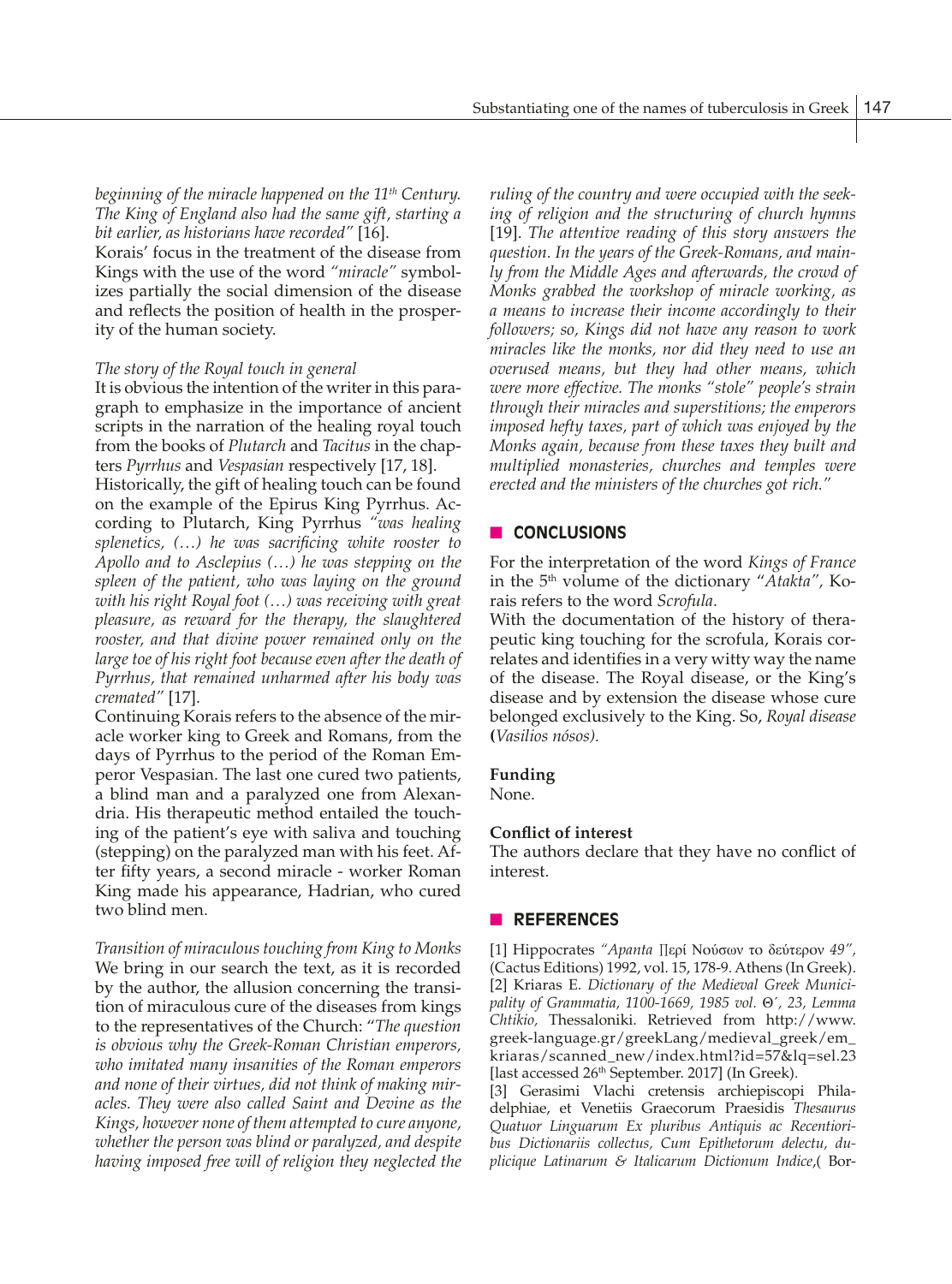toli Edition) 1723, 304, Lemma Chtikio, Venetiis. Retrieved from https://anemi.lib.uoc.gr/php/pdf\_pager. php?rec=/metadata/5/7/d/metadata-218-0000006. tkl&do=109247.pdf&pageno=157&pagestart=1&widt h=1031&height=727&maxpage=340&lang=en [last accessed 26<sup>th</sup> September 2017]. (In Greek-Latin -Italian).

[4] Triantafyllides M. Λεξικό της κοινής νεοελληνικής *[Dictionary of Common Modern Greek]* (Institute of Neo-Hellenic Studies of the Aristotle University of Thessaloniki Edition) 1998, lemma fimatíosi, Thessaloniki. Retrieved from http://www.greek-language. gr/greekLang/modern\_greek/tools/lexica/triantafyllides/search.html?lq=%CF%86%CF%85%CE%BC%C E%B1%CF%84%CE%AF%CF%89%CF%83%CE%B7& dq= [last accessed 26th September.2017]. (In Greek).

[5] Korais A. "*Atakta" Part One, Alphabet Third*, (Everártos Edition) 1835, vol. 5 363-366, lemma Chelonia, Paris. Retrieved from https://anemi.lib.uoc.gr/ metadata/0/1/a/metadata-39-0000424.tkl [last accessed 10<sup>th</sup> July 2018].

[6] Hippocrates *Magni Hippocratis Opera omnia*, ab. J.C. Ackermanno (Cnoblochii edition) 1825 426, Lipsiae. Retrieved from https://books.google.gr/books?id=311G AQAAMAAJ&pg=PR67&dq [last accessed 20<sup>th</sup> March 2020].

[7] Korais A. "*Atakta" Part Two Alphabet Second*, (Everártos Edition) 1832, vol.4 pp 679, lemma Choirades, Paris. Retrieved from https: //anemi.lib.uoc. gr/metadata/0/1/a/metadata-39-0000424.tkl [last accessed  $10<sup>th</sup>$  July 2018]. (In Greek).

[8] Kent J. *Observations on the causes, symptoms and nature of scrofula or King's Evil, scurvy and cancer*, 1833 pp 8 (8th Edition, Printed Frost W.).Retrieved from https:// books.google.gr/books?id=RWAWs4t8d8sC&dq=Obs ervations+on+the+causes,+symptoms+and+nature+o f+scrofula+or+King%E2%80%99s+Evil,+scurvy+and +cancer,&hl=el&source=gbs\_navlinks\_s [last accessed 20th March 2020].

[9] Babiniotis G. *«*Αδαμάντιος Κοραής: Ο μεγάλος στο− χαστής της ελληνικής γλώσσας*».*Magazine 24 grammata. Date publication: 16/3/2011. Retrieved from https://24grammata.com/%CE%B1%CE%B4%CE%B 1%CE%BC%CE%B1%CE%BD%CF%84%CE%B9%CE %BF%CF%83-%CE%BA%CE%BF%CF%81%CE%B1% CE%B7%CF%83-%CE%BF-%CE%BC%CE%B5%CE%B 3%CE%AC%CE%BB%CE%BF%CF%82-%CF%83%CF %84%CE%BF%CF%87%CE%B1%CF%83%CF%84%CE %AE/ [last accessed 27th April 2020]. (In Greek).

[10] Korais A. *"Atakta" Part One, Alphabet Third*, (Everártos Edition) 1835; 5, 30, lemma Vasileis Gallias, Paris. Retrieved from https://anemi.lib.uoc.gr/ metadata/0/1/a/metadata-39-0000424.tkl [last accessed 10<sup>th</sup> July 2018]. (In Greek).

[11] Korais A. Βίος Αδαμαντίου Κοραή / Συγγραφείς παρά του ιδίου, εις τον οποίον επροστέθη η εικών και το πανομοιότυπον της υπ' αυτού συντεθείσης επιταφίου επιγραφής (Everártos Edition)1833, Paris. Retrieved from https://anemi.lib.uoc.gr/metadata/9/c/6/metadata-136-0000004.tkl. [last accessed 11<sup>th</sup> December 2019]. (In Greek).

[12] Suida: To μεν παρόν βιβλίον οι δε συνταξάμενοι τούτο, άνδρες σοφοί : Εύδημος ρήτωρ περί λέξεων κατά στοιχείον. Ελλάδιος, επί θεοδοσίου του νέου, ομοίως. Ευγένιος αυγουστοπόλεως της εν Φρυγία πάν.. λέξιν κατά στοιχείον. Zώσιμος γαζαίος λέξεις ρητορικάς, κατά στοιχείον. Καικίλιος σικελιώτης εκλογήν λέξεων κατά στοιχείον. Λογγίνος ο κάσσιος λέξεις κατά στοιχείον. Λούπερκος βηρύττιος, αττικάς λέξεις. Ουηστίνος ιούλιος σοφιστής επιτομήν των παμφίλλου γλωσσών, βιβλίων ενενήκοντα ενός. Πάκατος περί συνηθείας αττικής κατά στοιχείον. Πάμφιλος λειμώνα λέξεων ποικίλων, περιοχήν βιβλίων ενενήκοντα πέντε: έστι δε από του ε στοιχείου έως του ω: τα γαρ από του Α μέχρι του Δ Ζωπυρίων πεποίηκε. Πωλίων αλεξανδρεύς, αττικών λέξεων συναγωγήν κατά στοιχείον, (In ædibus Aldi, et Andreæ Soceri Edition), 1514 pdf 0.13 lemma *Philitas*, Venetiis. Retrieved from http:// digital.lib.auth.gr/record/126596/files/013.pdf [last accessed 30<sup>th</sup> August 2019]. (In Greek).

[13] Paulus Aegineta *Paulu Aigin*ē*tu Iatru aristu Biblia hepta: Libri septem*, *book 4, chapter* λγ*.* Περί χοιράδων ( Aldus edition), 1528 pp. 67 Veneti. Retrieved from https://books. google.gr/books?id=H\_FCAAAAcAAJ&pg=PA2&hl =el&source=gbs\_toc\_r&cad=2#v=onepage&q&f=false [last accessed 20<sup>th</sup> December 2019].

[14] Fotios A' Φωτίου του Πατριάρχου Λέξεων συναγωγή, (Excudit A. J. Valpy, Sumptibus Collegii Trinitatis Cantabrigiae, veneunt apud J. Mawman edition), M.DCCCXXII (1829) Londini. Retrieved from https://anemi.lib.uoc. gr/metadata/d/f/9/metadata-39-0000339.tkl. [last accessed 20th December 2019]. (In Greek).

[15] Belon P. *Les Observations de plusieurs singularitez et choses mémorables trouvées en Grèce, Asie, Judée, Égypte, Arabie et autres pays estranges, rédigées en trois livres,*  (Éditeur: A Paris, chez Hierosme de Marnef, & la Veuve Guillaume Cavellat, au mont S. Hilaire, à l'enseigne du Pelican. MDLXXXVIII. Avec privilege du Roy) Paris.1588; 4334. Retrieved from https://gallica.bnf.fr/ ark:/12148/btv1b86207631/f465.image. [last accessed 15<sup>th</sup> January 2020]. (In France)

[16] *Dictionnaire des sciences médicales* tome 50 p 353 (Panckoucke edition) 1820, Paris. Retrieved from https://books.google.gr/books?id=Aa-jjm9fruUC&p g=PP5&lpg=PP5&dq=dictionnaire+des+sciences+m %C3%A9dicales+tome+cinquanti%C3%A8me&sourc e=bl&ots=4svOMDMS81&sig=ACfU3U038BuUbQsB nb3YqJEPdaNnGMNjkg&hl=el&sa=X&ved=2ahUKE wifr\_Wo4pDpAhUVlFwKHZv2CXgO6AEwAHoECA oQAQ#v=onepage&q=roi&f=false [last accessed 27<sup>th</sup> March 2020].

[17] Tacitus *The History, book IV, Vespasian* chapter 81. Retrieved from http://www.perseus.tufts.edu/hopper/te xt?doc=Perseus:abo:phi,1351,004:4:81[last accessed 17th January 2020].